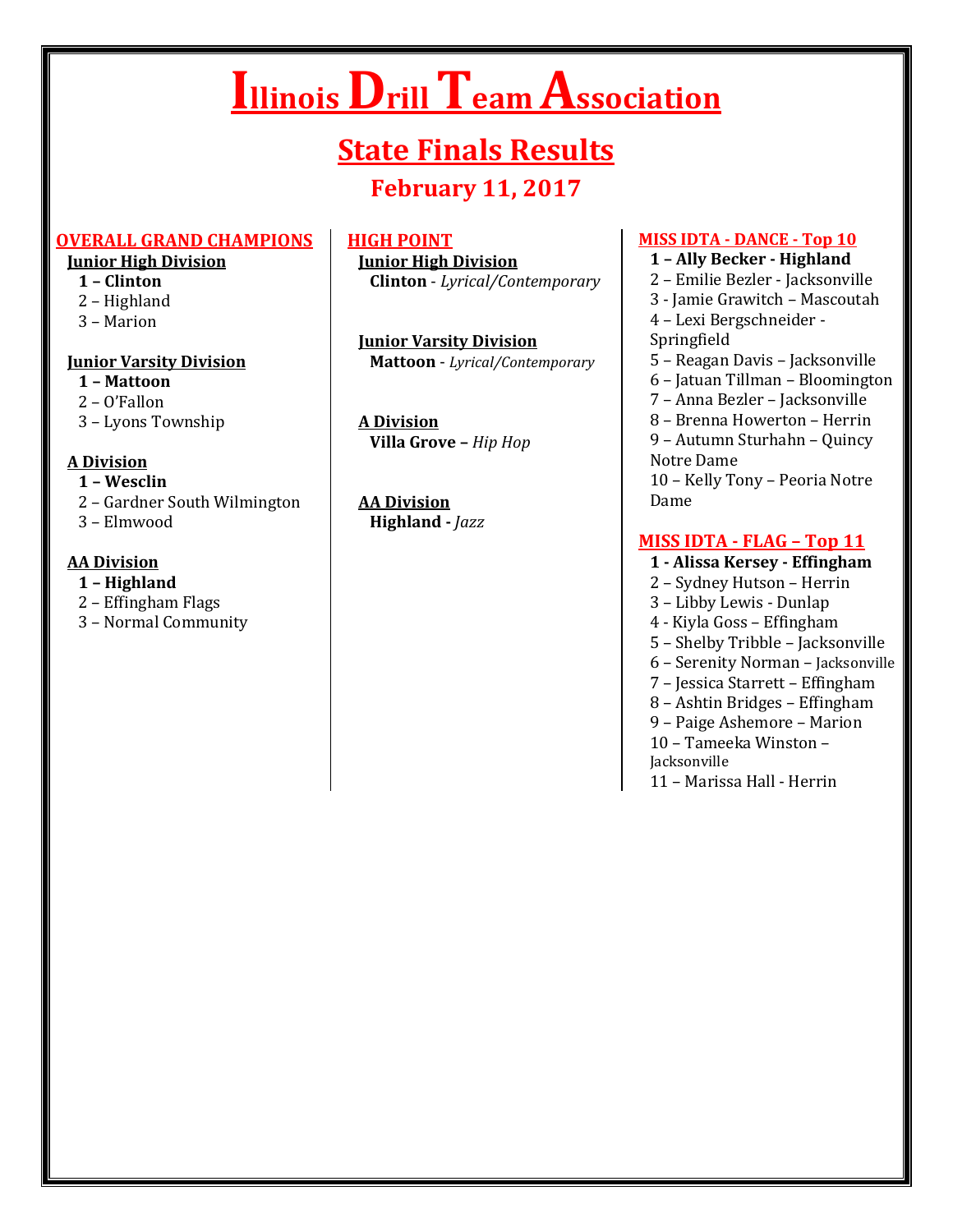#### **POM**

#### **Junior High Division**

- **1 - Troy**
- 2 Herrin
- 3 Mystic Flames
- 4 Evans

#### **Junior Varsity Division**

 **1 – Mattoon**

#### **A Division**

#### **1 - Quincy Notre Dame**

- 2 Gardner South Wilmington
- 3 Pittsfield
- 4 Wesclin
- 5 Elmwood
- 6 Tuscola

#### **AA Division**

#### **1 - Hinsdale South**

- 2 Lincoln
- 3 Herrin
- 4 Mattoon

## **POM/DANCE**

# **Junior High Division**

- **1 – Eisenhower**
- 2 Clinton
- 3 Troy
- 4 Harlem
- 5 Triad
- 6 Bloomington
- 7 Knoxville
- 8 Dunlap
- 9 Collinsville
- 10 Germantown Hills

#### **Junior Varsity Division**

- **1 – Triad**
- 2 Lyons Township
- 3 Collinsville

#### **A Division**

- **1 – Wesclin**
- 2 Murphysboro
- 3 Dupo
- 4 Pinckneyville
- 5 Clinton
- 6 DuQuoin
- 7 Elmwood
- 8 Knoxville
- 9 Althoff
- 10 Roxana

#### **AA Division**

- **1 - Highland**
- 2 Jacksonville
- 3 Marion
- 4 Collinsville
- 5 Dunlap
- 6 Northside College Prep
- 7 Quincy *tie*
- 7 East Peoria *tie*
- 9 Lincoln

# **JAZZ**

#### **Junior High Division**

- **1 - Clinton**
- 2 Highland
- 3 Collinsville
- 4 Marion
- 5 Roselle
- 6 Mattoon
- 7 Bloomington
- 8 Parkside
- 9 Eureka
- 10 Evans
- 11 Germantown Hills

#### **Junior Varsity Division**

- **1 – O'Fallon**
- 2 Mattoon
- 3 Eureka
- 4 St. Charles North
- 5 Collinsville
- 6 Washington

#### **A Division**

- **1 - Benton**
- 2 Nashville
- 3 Marquette
- 4 Pinckneyville
- 5 Gardner South Wilmington
- 6 Clinton
- 7 Chester
- 8 Illini West
- 9 Peotone

#### **AA Division**

- **1 – Highland**
- 2 Maine East
- 3 Triad
- 4 O'Fallon
- 5 Jacksonville
- 6 Belleville East
- 7 Peoria Notre Dame
- 8 Washington
- 9 Collinsville
- 10 Mattoon
- 11 Bloomington
- 12 Granite City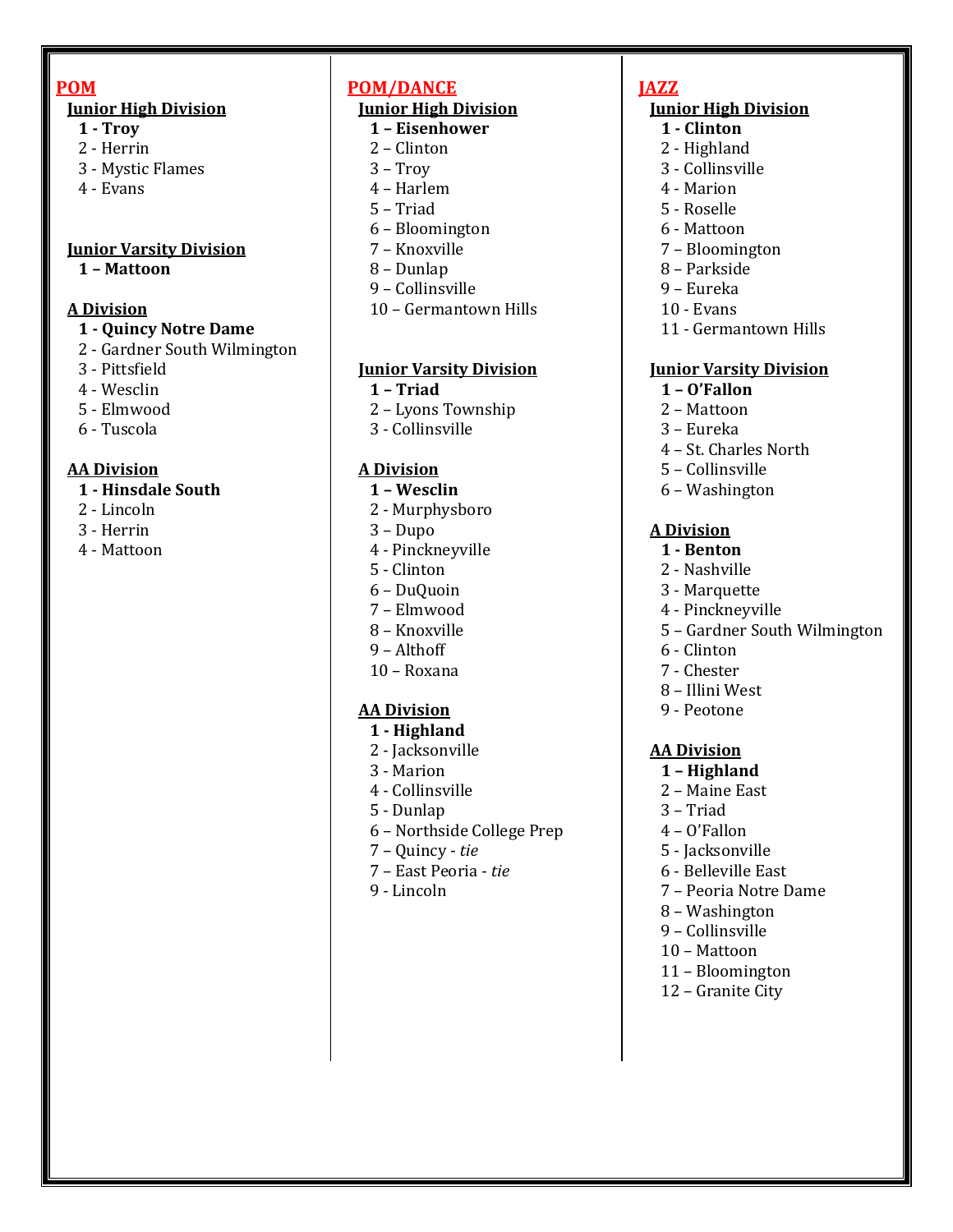#### **HIP HOP**

#### **Junior High Division**

- **1 – Villa Grove**
- 2 Unity
- 3 Parkside
- 4 Triad
- 5 Trimpe

#### **Junior Varsity Division**

# **1 – Bolingbrook**

2 - Edwardsville

#### **A Division**

- **1 - Villa Grove**
- 2 Unity
- 3 St. Joseph-Ogden
- 4 Johnston City
- 5 Dupo

#### **AA Division**

- **1 - Centralia**
- 2 Thornton
- 3 Normal Community
- 4 Normal West
- 5 Triad
- 6 Bloomington
- 7 Springfield
- 8 Herrin
- 9 St. Ignatius
- 10 Bolingbrook
- 11 Charleston

# **LYRICAL/CONTEMPORARY**

# **Junior High Division**

- **1 – Clinton**
- 2 Highland
- 3 Marion
- 4 Roselle 5 – Mattoon
- 6 Eureka
- 
- 7 Kingsley

#### **Junior Varsity Division**

- **1 – Mattoon**
- 2 Lyons Township
- 3 O'Fallon
- 4 St. Charles North
- 5 Eureka

## **A Division**

- **1 - Clinton**
- 2 Althoff
- 3 Casey-Westfield
- 4 Mystic Fire

#### **AA Division**

- **1 - Highland**
- 2 Normal Community
- 3 Edwardsville
- 4 Mattoon
- 5 O'Fallon
- 6 Washington
- 7 Belleville East
- 8 Marion
- 9 Lincoln
- 10 Normal West
- 11 Bloomington

# **KICK**

## **Junior High Division**

- **1 - Marion**
- 2 Mystic Flames
- 3 Knoxville
- 4 Maroa-Forsyth

#### **Junior Varsity Division**

**1 - Washington**

#### **A Division**

#### **1 - Morrison**

- 2 Wesclin
- 3 Marquette

#### **AA Division**

- **1 - Marion**
- 2 Hinsdale South
- 3 Collinsville
- 4 Charleston